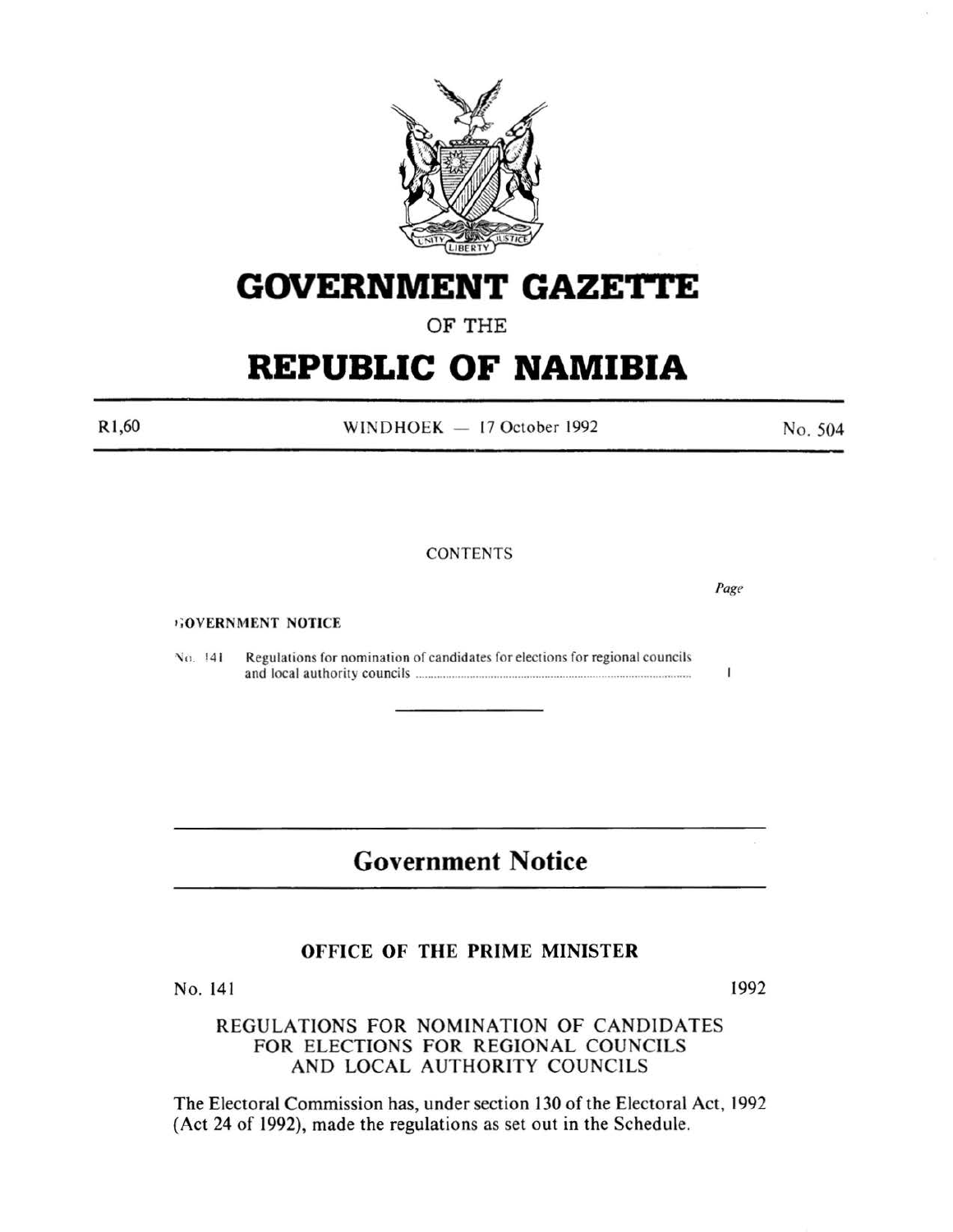$\frac{1}{\sqrt{2}}$ 

#### SCHEDULE

#### *De/in it ions*

I. In these regulations, unless the context otherwise indicates, "the Act" means the Electoral Act, 1992 (Act 24 of 1992), and any term or expression to which a meaning has been assigned in the Act, shall have the meaning so assigned.

#### *Prescrihed forms*

2. A reference in these regulations to a form with a specific number is a reference to the form with that number as set out in the Annexure hereto.

#### *Nomination of candidates*

3. (I) A person shall be nominated as a candidate for election as a member of a regional council in writing on form ELECT 10(a).

(2) Any candidate for election as a member of a regional council who is required to consent to his or her nomination in terms of section 62(2)(b) of the Act or who desires to withdraw his or her nomination in terms of section  $62(4)$ (b) of the Act, or a political party which submitted a nomination of a candidate and which desires to withdraw that nomination, may do so by completing the applicable section of Part D of form ELECT IO(a) and signing it.

(3) The list containing the names and other particulars of the persons supporting the nomination of an independent candidate in an election for a member of a regional council referred to in section 62(2)(e) of the Act may be completed on Part E of form ELECT  $10(a)$ .

4. (I) The list of candidates for the purposes of any election of members of local authority councils to be held on party lists referred to in paragraph (a) of section  $68(1)$  of the Act -

- (a) shall for the purposes of section 6(3) of the Local Authorities Act, 1992 (Act 23 of 1992), indicate in respect of every candidate thereon whether such a candidate is a male or female person;
- (b) may be completed on form ELECT IO(b).

(2) Any candidate who desires to withdraw his or her candidature for any election of members of local authority councils to be held on party lists in terms of paragraph (b) of section 60(2) of the Act, as applied by section  $68(1)(a)$  of the Act, or a political party which desires to withdraw the candidature of a candidate for such an election in terms of the said paragraph (b) of section 60(2), as so applied, may do so on Part A or Part B, as the case may be, of form ELECT II.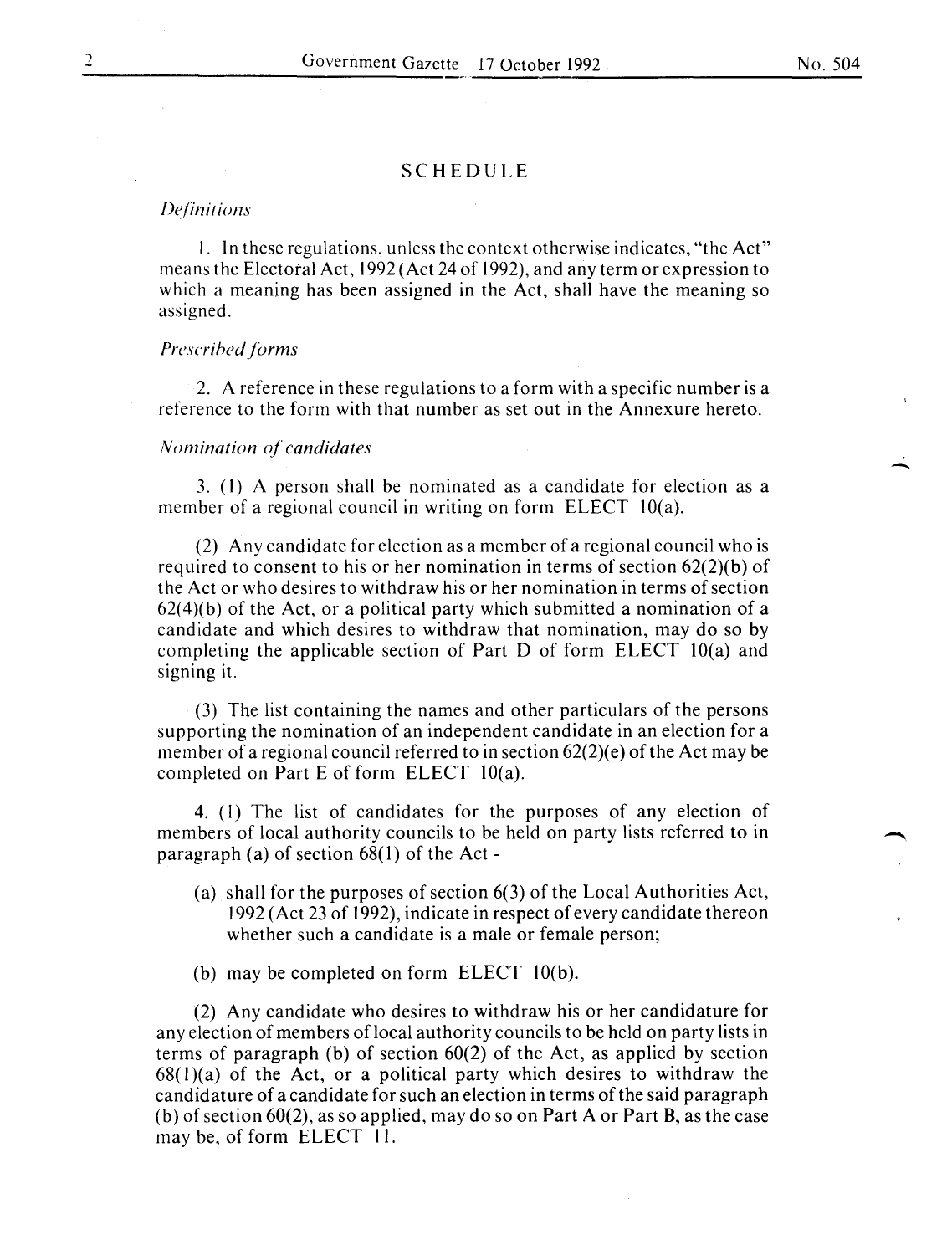(3) A political party which desires to nominate a person as a candidate in terms of section  $60(1)$  of the Act, as applied by section  $68(1)(a)$  of the Act, in place of a person whose name is to be deleted from the list of candidates referred to in paragraph (b) of the said section 60( I) of the Act, as so applied, may do so on form  $ELECT = 12$ .

5. A returning officer shall acknowledge in writing receipt of-

- (a) in the case of regional council elections, each list referred to in paragraph (e) of section 62(2) of the Act submitted to him or her, and each nomination submitted to him or her before the commencement of the public sitting on nomination day;
- (b) in the case of local authority council elections to be held on party lists, each list of candidates submitted to him or her,

and shall note the time and date when it has been submitted to him or her under his or her signature on such nomination or list, as the case may be.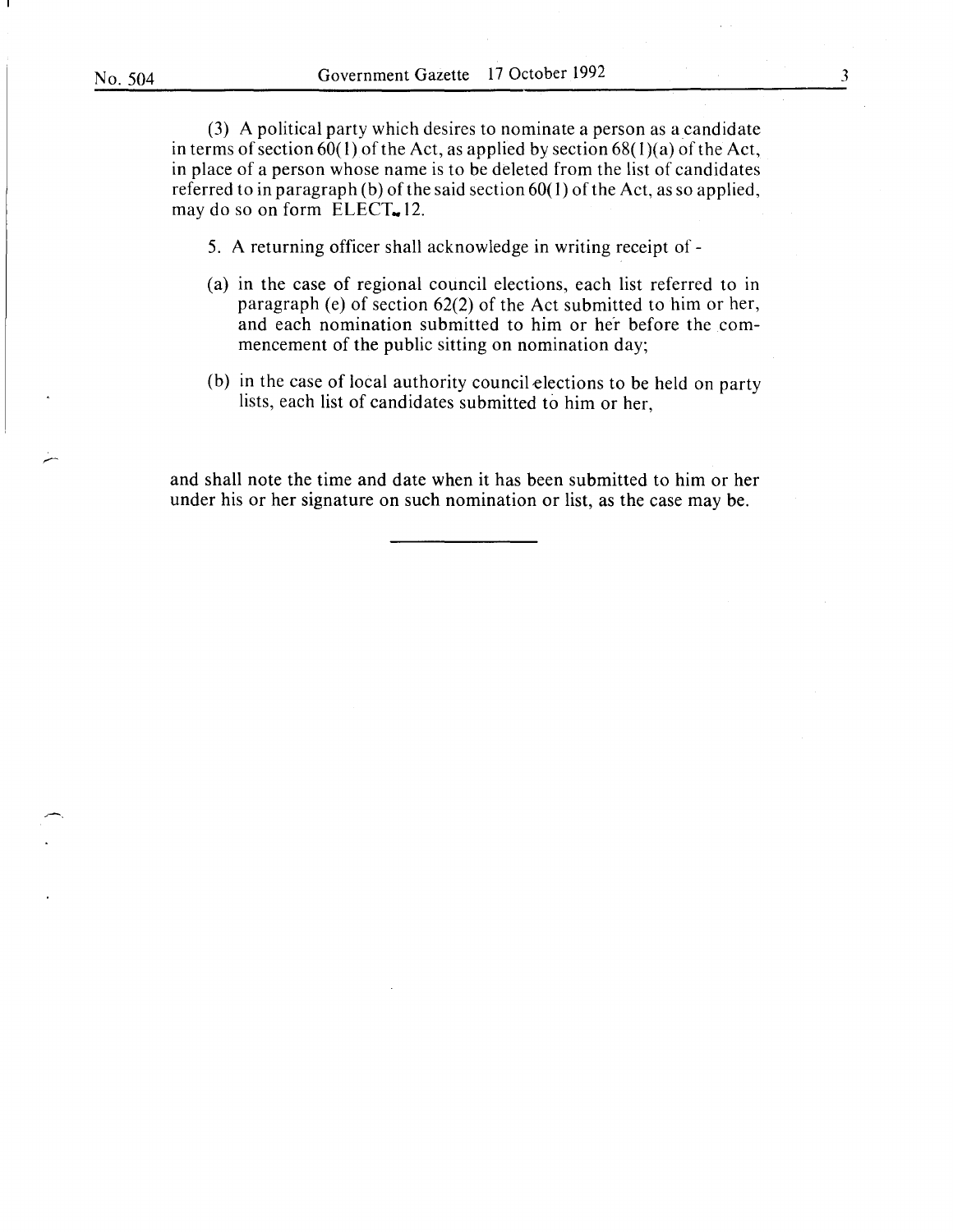-

### ANNEXURE

ELECT  $10(a)$ 

## REPUBLIC OF NAMIBIA

## REGIONAL COUNCIL ELECTIONS

### NOMINATION OF CANDIDATE (Section 61 and 62 of Electoral Act, 1992 (Act 24 of 1992))

| For use by Returning Officer (if applicable): |  |                            |  |        |  |
|-----------------------------------------------|--|----------------------------|--|--------|--|
|                                               |  | $(time)$ $(day)$ $(month)$ |  | (year) |  |
|                                               |  |                            |  |        |  |
|                                               |  |                            |  |        |  |
| Signature of Returning Officer                |  |                            |  |        |  |

## PART A - [Shall be completed in respect of candidate]

| The following person is hereby nominated as candidate for election as a member of the |  |  |
|---------------------------------------------------------------------------------------|--|--|
|                                                                                       |  |  |
| nomination session to be held on $\frac{19}{(day)}$ (month) (year)                    |  |  |
| Particulars of candidate:                                                             |  |  |
|                                                                                       |  |  |
|                                                                                       |  |  |
|                                                                                       |  |  |
|                                                                                       |  |  |
|                                                                                       |  |  |
|                                                                                       |  |  |
|                                                                                       |  |  |
|                                                                                       |  |  |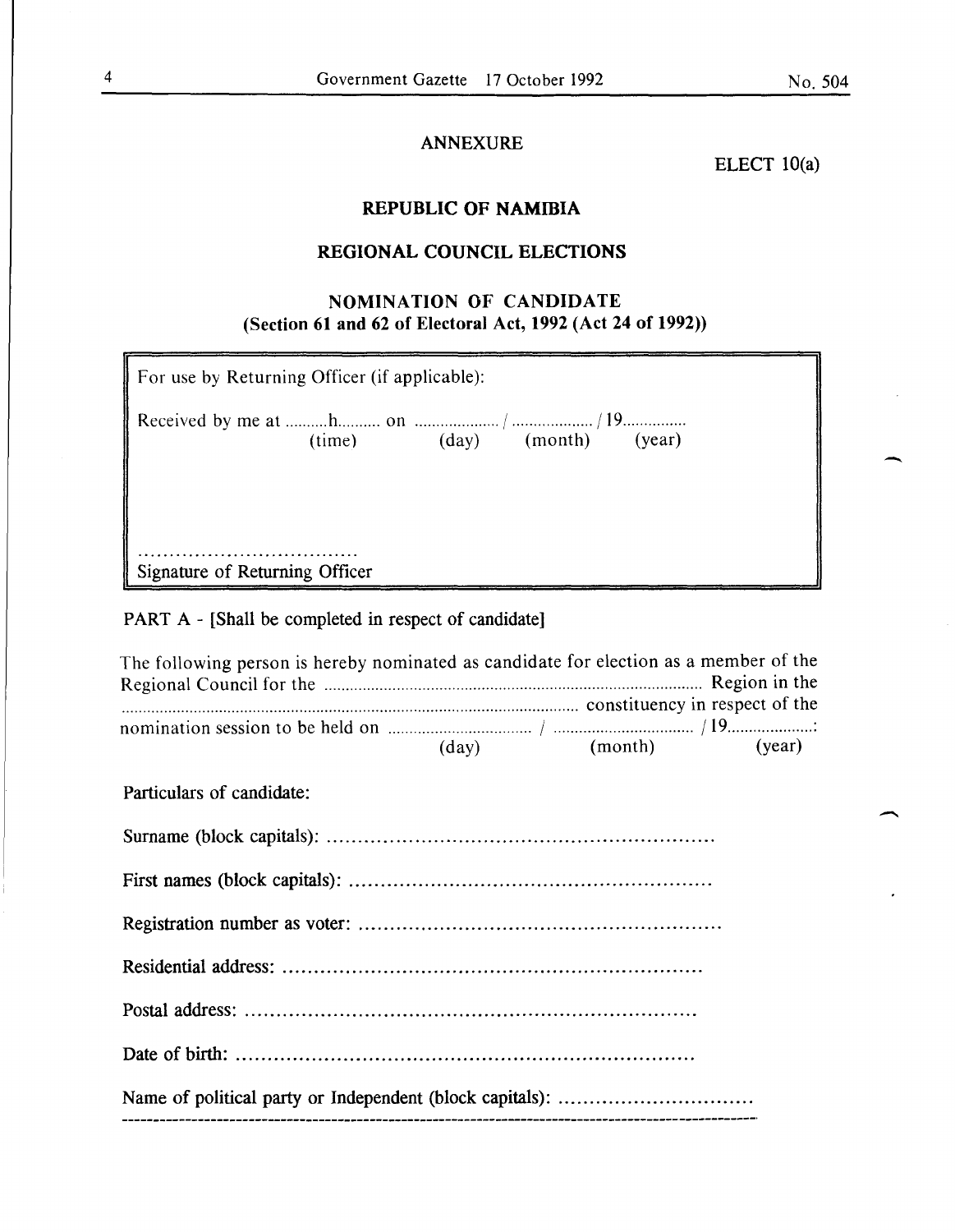PART B- [Shall be completed in the case of a candidate nominated by a political party] I, .................................................................................................. ' (full names) being the authorized representative of ..................................................... .  $*(a)$ (name of political party) mentioned in paragraph (c) of section 39(3) of the Electoral Act, 1992; or \*(b) being an office-bearer of .................................................................. . (name of political party) (viz ........................................................................................ ) (capacity or designation of office in political party) referred to in paragraph (c) of section 39(3) of the Electoral Act, 1992, and authorized in writing by the authorized representative of the said political party to sign this nomination, a copy of which authorization is attached hereto, hereby nominate the person whose particulars are stated in Part A above as the (i) candidate of the above-mentioned political party for the election in question and declare that the said candidate is a member of the said political party and that the particulars stated in Part A above are, to the best of my knowledge, correct; hereby attach a certified copy of the REGISTRATION CERTIFICATE issued in (ii) respect of the registration of the said political party; and hereby attach a RECEIPT (no. ..........................) that an amount of R1000 has been (iii) deposited on behalf of the said political party. ............................. Signature Date \* Delete paragraph (a) or (b), whichever is not applicable. PART C - [Shall be completed in the case of an independent candidate] We, (a) ..................................................................................... ; and (full names) (b) .......................................................................................... ; (full names)

whose names appear on the list as per Part E hereof, hereby nominate the person whose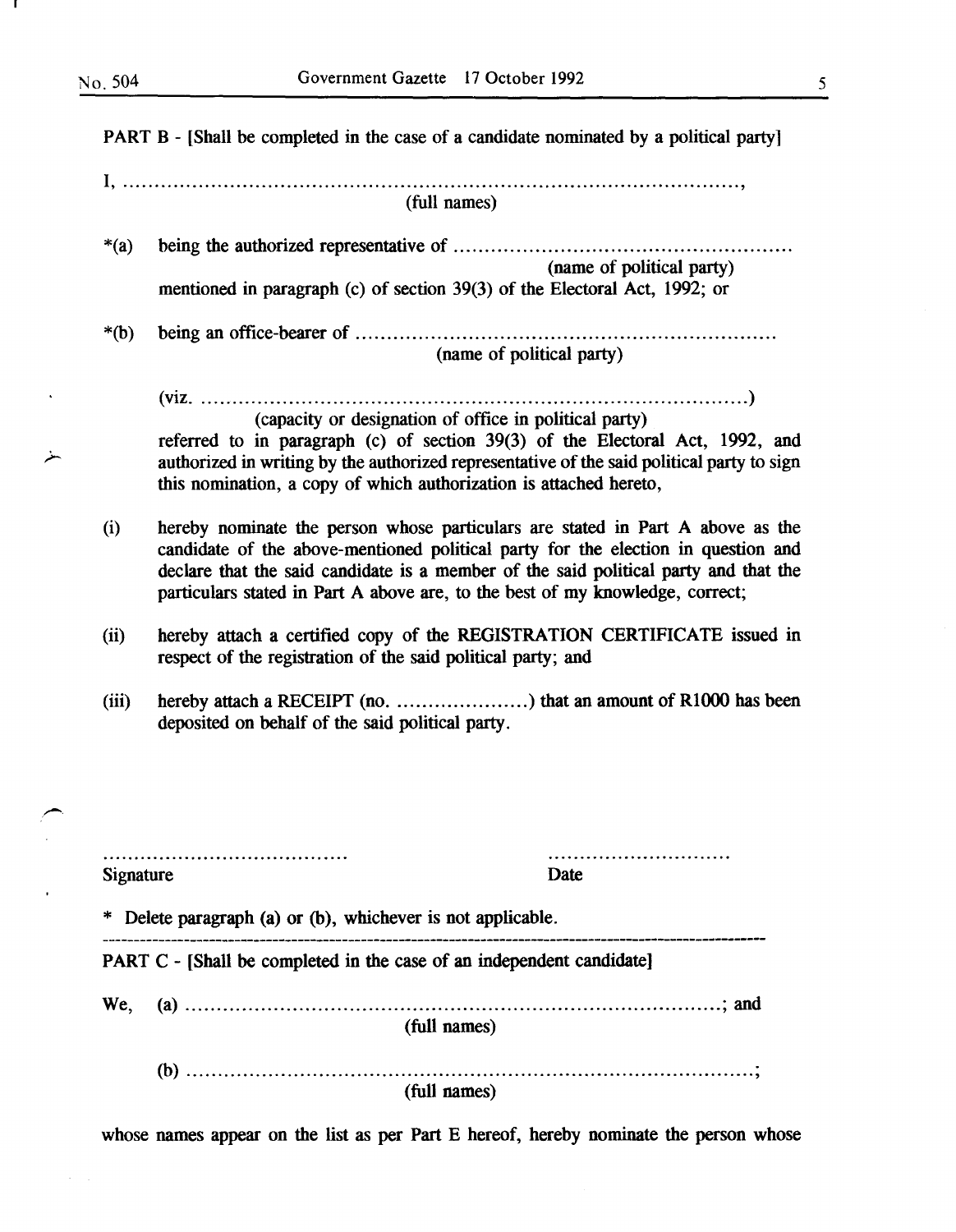$\overline{\phantom{a}}$ 

particulars are stated in Part A above as an independent candidate for the election in question and declare that the said particulars stated in Part A above are, to the best of our knowledge, correct.

| Signature (a)   |                                                                                     | Date                                                                                 |  |
|-----------------|-------------------------------------------------------------------------------------|--------------------------------------------------------------------------------------|--|
| Signature $(b)$ |                                                                                     | Date                                                                                 |  |
|                 | PART D-                                                                             |                                                                                      |  |
| 1.              | [May be completed by candidate]                                                     |                                                                                      |  |
|                 |                                                                                     | I hereby consent to the nomination as candidate for the election in question for the |  |
|                 | Signature of Candidate                                                              | Date                                                                                 |  |
| $\mathbf{2}$ .  | [May be completed by candidate]                                                     |                                                                                      |  |
|                 |                                                                                     | I hereby withdraw my consent to nomination as candidate for the election in question |  |
|                 | <b>Signature of Candidate</b>                                                       | Date                                                                                 |  |
|                 | [May be completed on behalf of political party]                                     |                                                                                      |  |
|                 | I hereby withdraw the nomination of the person whose particulars are stated in Part | (name of political party)                                                            |  |
|                 |                                                                                     |                                                                                      |  |

..............................

Signature of authorized person Date ------------------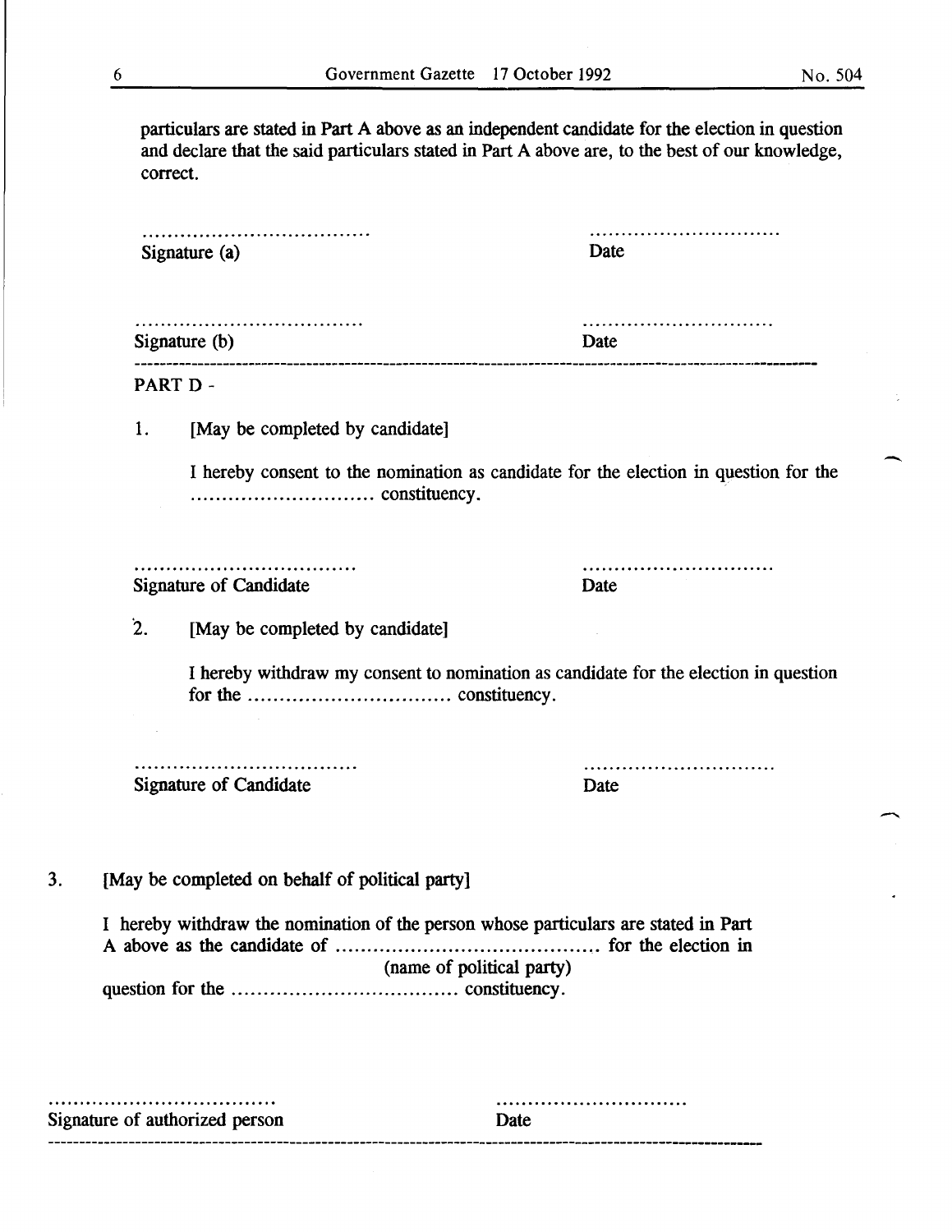PART E (of form ELECT 10(a))

) and the contract of  $\mathcal{Y}$ 

LIST OF VOTERS supporting candidature Received by me at .......h.....on of independent candidate (Paragraph (e) of Section 62(2) of Electoral Act, (day) (month) (year) 1992 (Act 24 of 1992))

| For use by Returning officer:<br>Received by me at hon<br>. / /19. |  |
|--------------------------------------------------------------------|--|
| (day) (month) (year)                                               |  |
| Signature of Returning Officer                                     |  |

We, the undersigned registered voters in the ............................... constituency hereby support the nomination

of as candidate and declare that we have not signed, in respect of (full names and registration number of candidate)

the election in question, in support of any other candidate.

| Registration | Full names |             | Residential | Signature | Date |
|--------------|------------|-------------|-------------|-----------|------|
|              | Surname    | First names |             |           |      |
|              |            |             |             |           |      |
|              |            |             |             |           |      |
|              |            |             |             |           |      |
|              |            |             |             |           |      |
|              |            |             |             |           |      |
|              |            |             |             |           |      |
|              |            |             |             |           |      |
|              |            |             |             |           |      |
|              | Number     |             |             | address   |      |

:z 0

504

-..J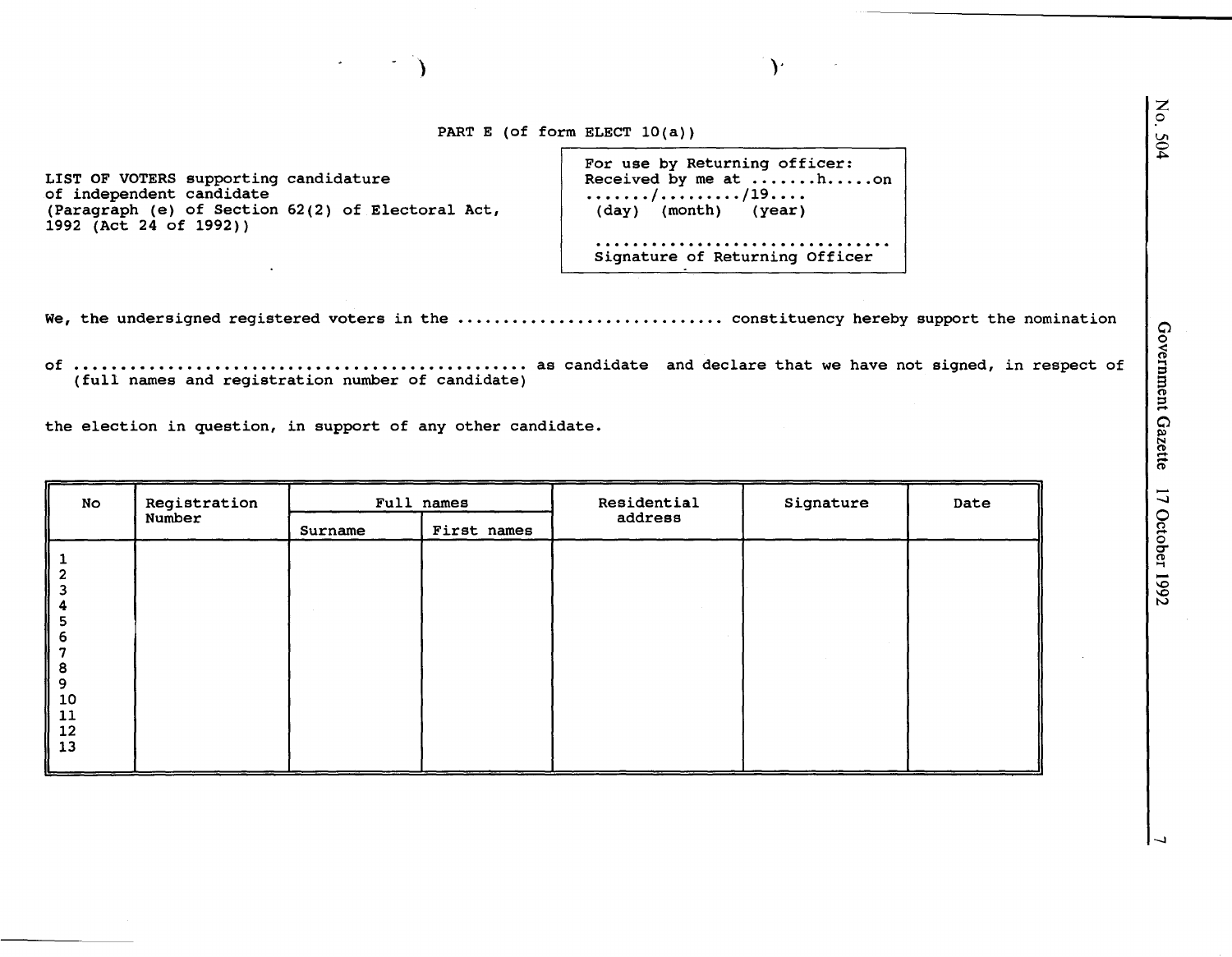| No                              | Registration |         | Full names  | Residential | Signature | Date |
|---------------------------------|--------------|---------|-------------|-------------|-----------|------|
|                                 | Number       | Surname | First names | address     |           |      |
|                                 |              |         |             |             |           |      |
|                                 |              |         |             |             |           |      |
|                                 |              |         |             |             |           |      |
|                                 |              |         |             |             |           |      |
|                                 |              |         |             |             |           |      |
|                                 |              |         |             |             |           |      |
|                                 |              |         |             |             |           |      |
|                                 |              |         |             |             |           |      |
|                                 |              |         |             |             |           |      |
|                                 |              |         |             |             |           |      |
|                                 |              |         |             |             |           |      |
|                                 |              |         |             |             |           |      |
|                                 |              |         |             |             |           |      |
|                                 |              |         |             |             |           |      |
|                                 |              |         |             |             |           |      |
|                                 |              |         |             |             |           |      |
|                                 |              |         |             |             |           |      |
|                                 |              |         |             |             |           |      |
|                                 |              |         |             |             |           |      |
|                                 |              |         |             |             |           |      |
| 1456789011234567890112334567890 |              |         |             |             |           |      |
|                                 |              |         |             |             |           |      |
|                                 |              |         |             |             |           |      |
|                                 |              |         |             |             |           |      |
|                                 |              |         |             |             |           |      |

 $\overline{\phantom{0}}$ 

 $\overline{\mathcal{L}}$ 

 $\mathcal{L}$ 

 $\hat{\mathcal{A}}$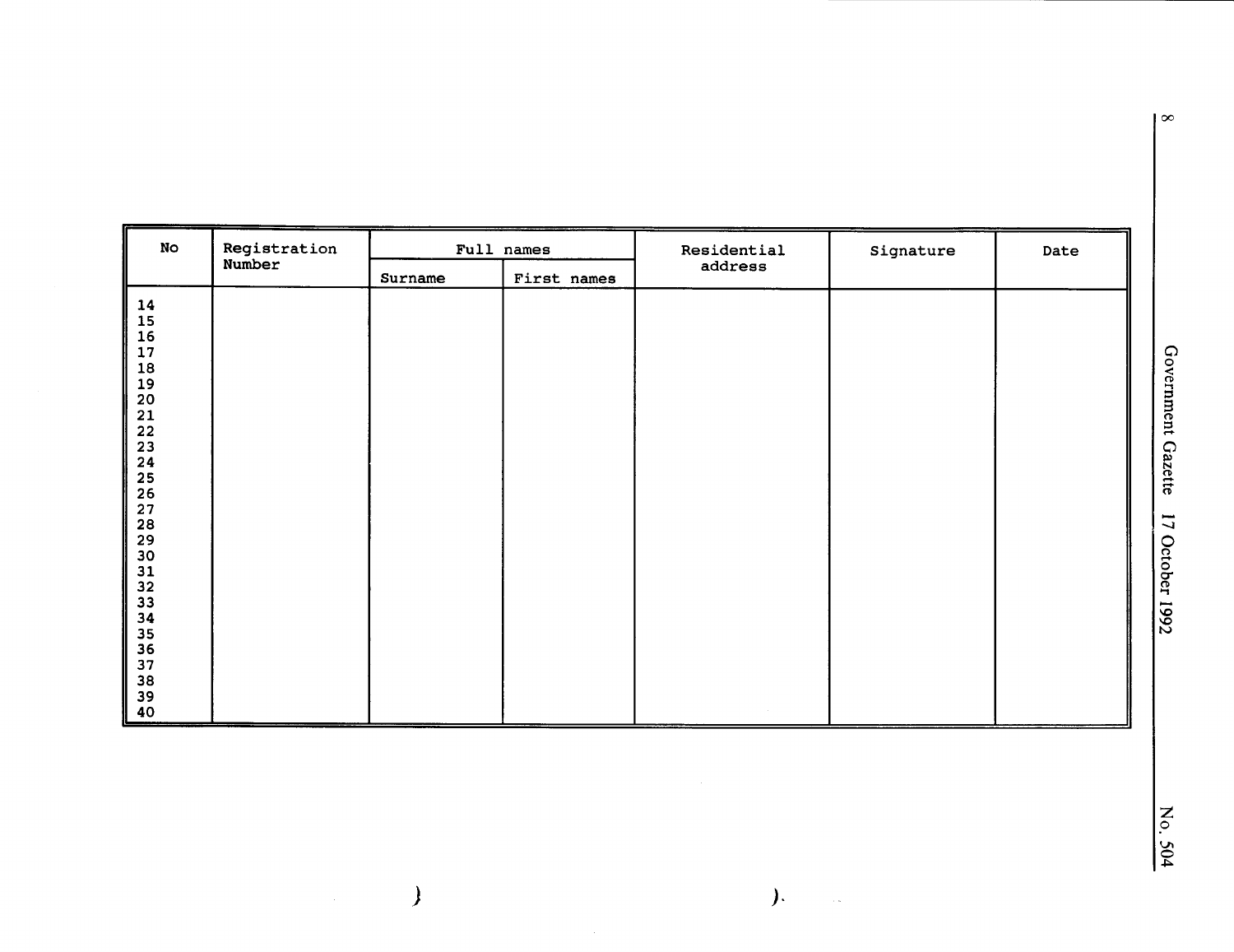| <b>No</b>                                                                                | Registration |         | Full names  | Residential | Signature | Date |
|------------------------------------------------------------------------------------------|--------------|---------|-------------|-------------|-----------|------|
|                                                                                          | Number       | Surname | First names | address     |           |      |
| $41$<br>$42$<br>$43$<br>$44$<br>$45$<br>$46$<br>$47$<br>44555554567890<br>61<br>62<br>63 |              |         |             |             |           |      |
| 64<br>65                                                                                 |              |         |             |             |           |      |

 $\Delta$ 

 $\hat{\boldsymbol{\theta}}$ 

 $\mathcal{F}^{\text{max}}_{\text{max}}$ 

 $\mathsf{L}$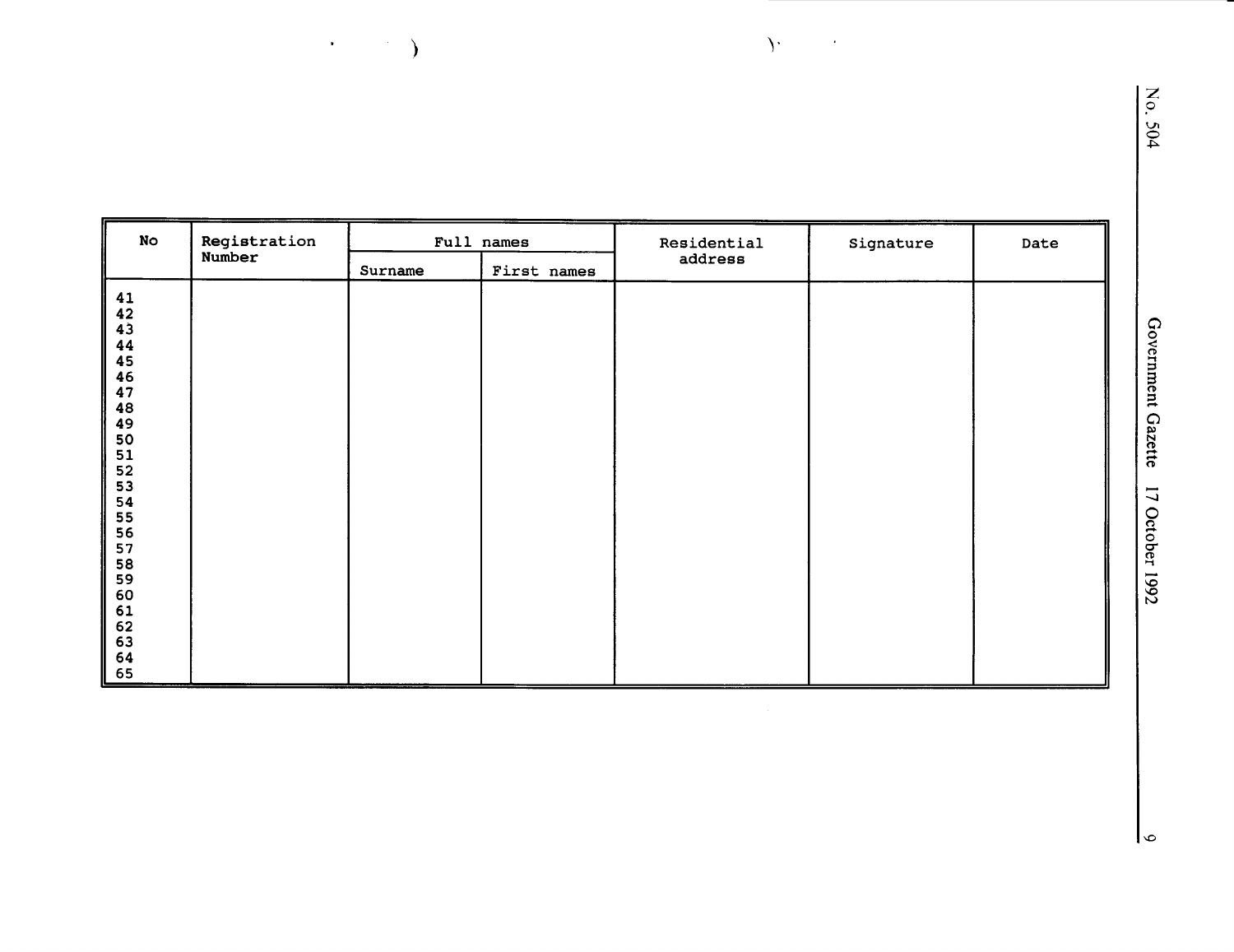| No                                                                                                                                                                                                                                                 | Registration | Full names |             | Residential | Signature | Date |
|----------------------------------------------------------------------------------------------------------------------------------------------------------------------------------------------------------------------------------------------------|--------------|------------|-------------|-------------|-----------|------|
|                                                                                                                                                                                                                                                    | Number       | Surname    | First names | address     |           |      |
| 66<br>67<br>68<br>69<br>$70\,$<br>$\begin{array}{c} 71 \\ 72 \end{array}$<br>73<br>74<br>75<br>76<br>$77$<br>7890<br>780<br>81<br>82<br>83<br>84<br>85<br>$\begin{array}{c} 86 \\ 87 \end{array}$<br>$\begin{array}{c} 88 \\ 89 \end{array}$<br>90 |              |            |             |             |           |      |

 $\lambda$ 

 $\mathbb{R}^2$ 

 $\big)$ 

 $\bar{z}$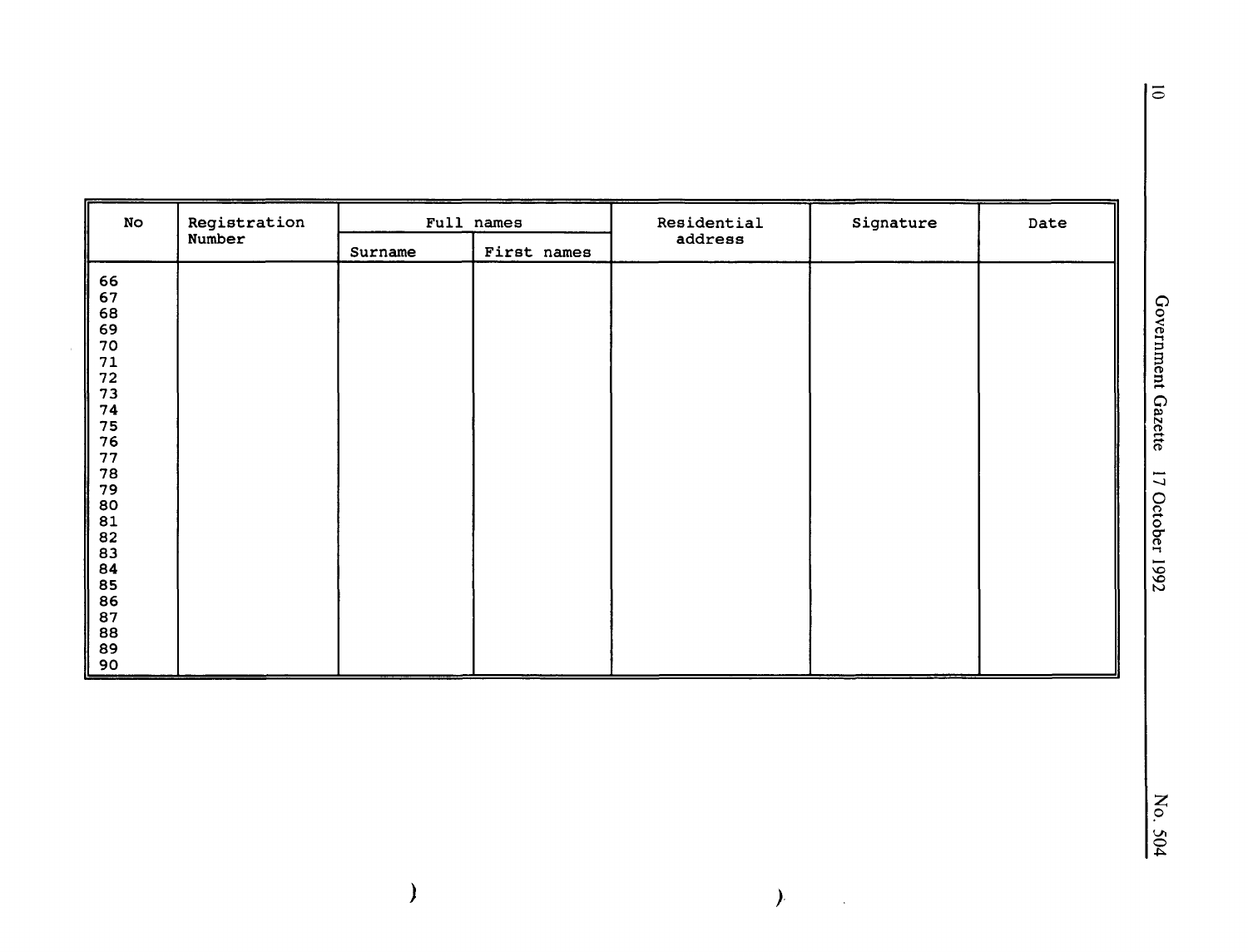| No                                                             | Registration<br>Number | Full names |             | Residential | Signature | Date |
|----------------------------------------------------------------|------------------------|------------|-------------|-------------|-----------|------|
|                                                                |                        | Surname    | First names | address     |           |      |
| 91<br>$92$<br>93<br>94<br>95<br>96<br>97<br>98<br>99<br>$100*$ |                        |            |             |             |           |      |

 $\mathcal{Y}$ 

 $\mathbf{v}$ 

 $\star$ Note: Minimum registered voters to support nomination.

 $\begin{picture}(150,10) \put(0,0){\vector(1,0){10}} \put(15,0){\vector(1,0){10}} \put(15,0){\vector(1,0){10}} \put(15,0){\vector(1,0){10}} \put(15,0){\vector(1,0){10}} \put(15,0){\vector(1,0){10}} \put(15,0){\vector(1,0){10}} \put(15,0){\vector(1,0){10}} \put(15,0){\vector(1,0){10}} \put(15,0){\vector(1,0){10}} \put(15,0){\vector(1,0){10}} \put(15,0){\vector($ 

 $\equiv$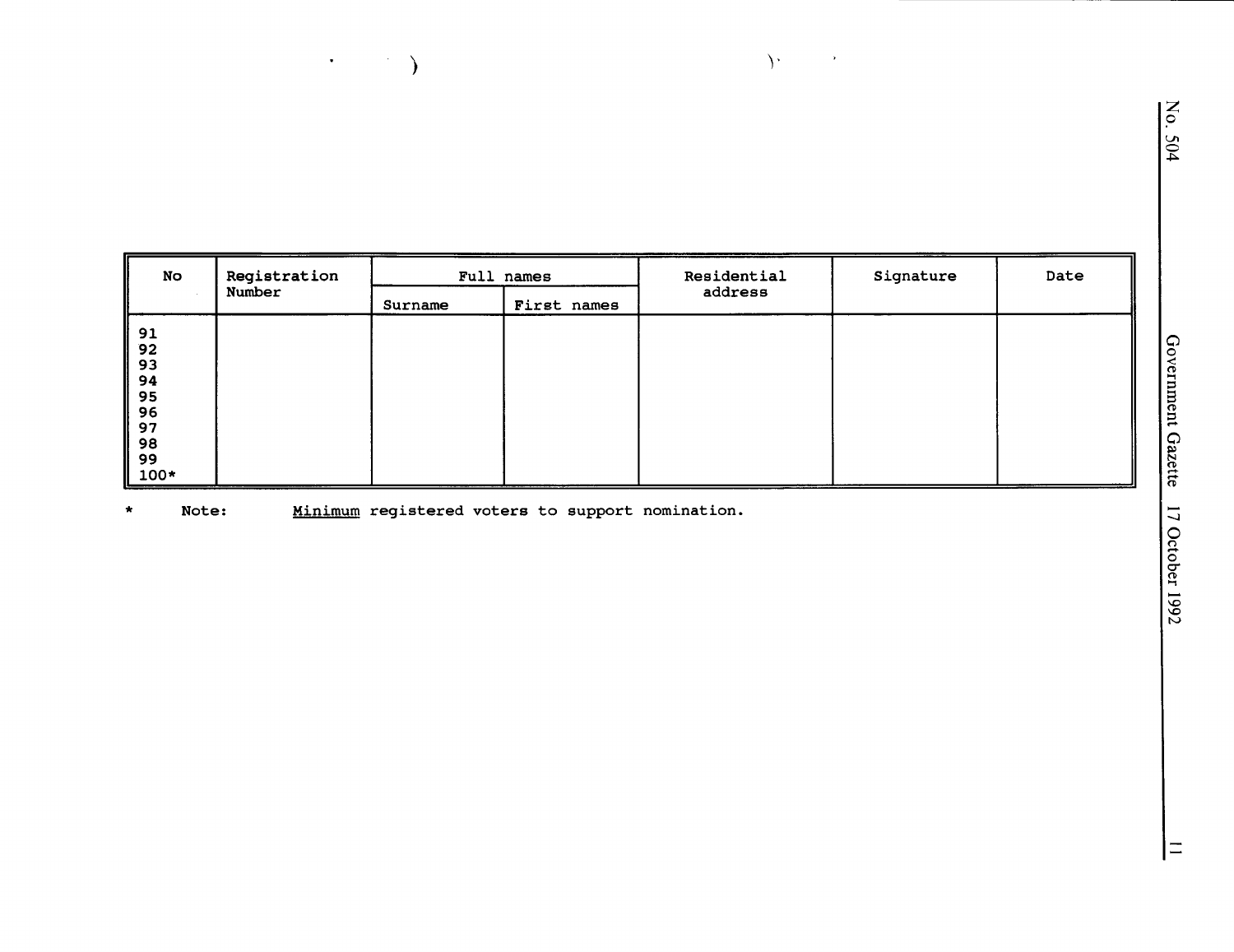-

ELECT lO(b)

#### REPUBLIC OF NAMIBIA

#### LOCAL AUTHORITY ELECTIONS

### NOMINATION OF CANDIDATES IN CASE OF ELECTIONS TO BE HELD ON PARTY LISTS (Sections 67 and 68 of Electoral Act, 1992 (Act 24 of 1992))

| For use of Returning Officer:  |  |  |                             |  |  |  |
|--------------------------------|--|--|-----------------------------|--|--|--|
|                                |  |  |                             |  |  |  |
|                                |  |  | (time) (day) (month) (year) |  |  |  |
|                                |  |  |                             |  |  |  |
|                                |  |  |                             |  |  |  |
|                                |  |  |                             |  |  |  |
|                                |  |  |                             |  |  |  |
| Signature of Returning Officer |  |  |                             |  |  |  |

PART A - [To be completed in respect of candidates]

|  |  | (name of political party) |
|--|--|---------------------------|

for election of Local Authority Council of ........................................................... .

in respect of election to be held on ................................................................. . (date of election)

| *No                     | <b>Full Names</b><br>Surname | (Block Capitals)<br><b>First Names</b> | Registration Number | Male or Female |
|-------------------------|------------------------------|----------------------------------------|---------------------|----------------|
| $\parallel \frac{1}{2}$ |                              |                                        |                     |                |
| 3.<br>4.                |                              |                                        |                     |                |
| 5.                      |                              |                                        |                     |                |
| 6.<br>  <br>∥ 7.*       |                              |                                        |                     |                |

\*Note: Candidates to be nominated numbering not less than the number of members required to fill the seats in the council in question.

 $\bar{\beta}$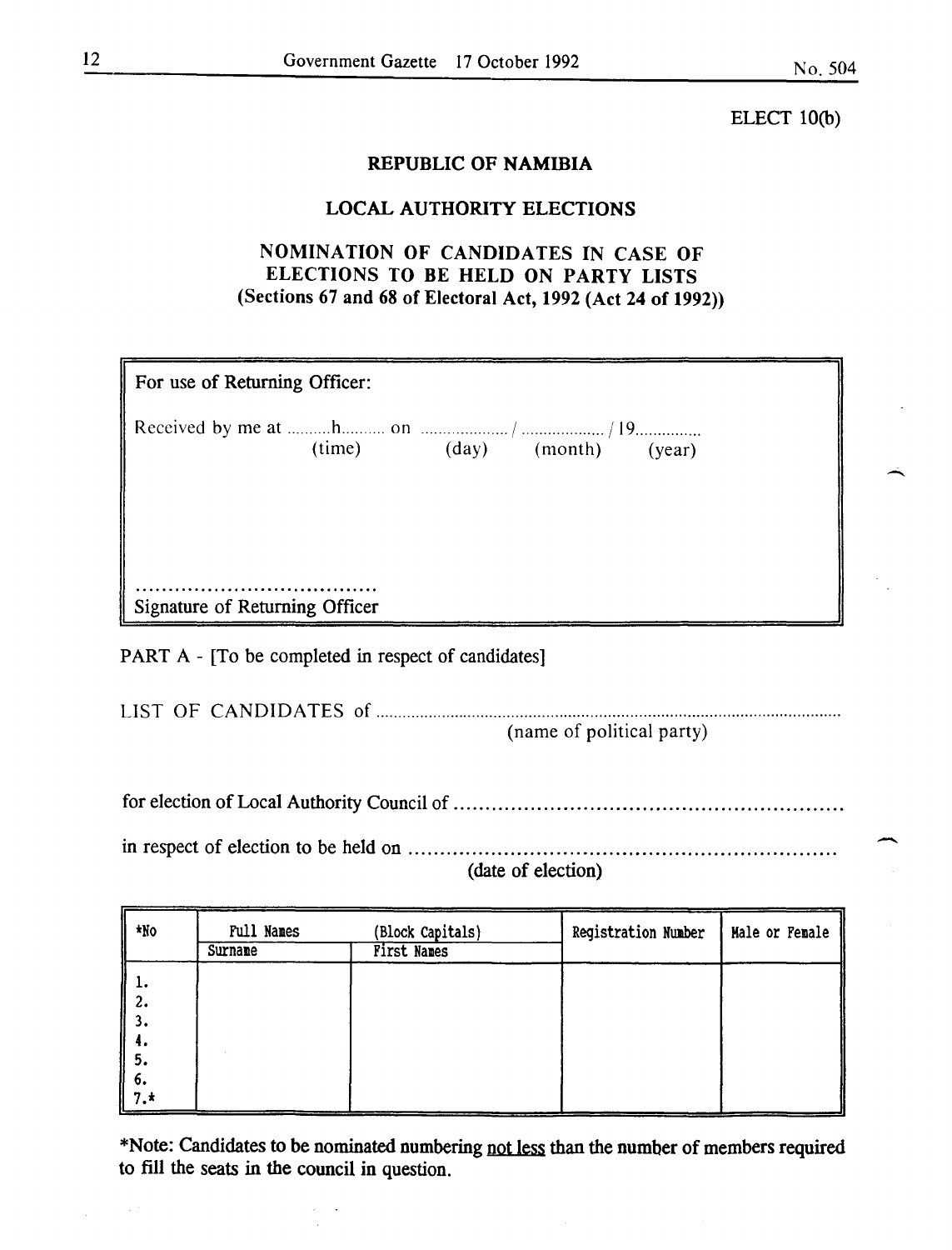. ,.....

PART B - [To be completed by authorized representative of political party]

I, ..................................................................................................... ' (full names)

being the authorized representative of ................................................................. ,

## (name of political party)

referred to in paragraph (c) of section 39(3), or that paragraph as applied by section  $42(1)(a)$ of the Electoral Act, 1992,

- (a) hereby submit the list of candidates in Part A above in terms of paragraph (a) of section 68(1) of the Electoral Act, 1992;
- (b) hereby declare that each person whose name appears on the list of candidates in part A above has consented to his or her nomination as a candidate of the above-mentioned political party and that every such person -
	- (i) qualifies to be a member of the local authority council in question as contemplated in section 7 of the Local Authorities Act, 1992 (Act 23 of 1992);
	- (ii) is a registered voter under the provisions of the Electoral Act, 1992; and
	- (iii) is a member of the said political party;
- (c) hereby attach a certified copy of the REGISTRATION CERTIFICATE issued in respect of the registration of the said political party.

.......................... Signature Date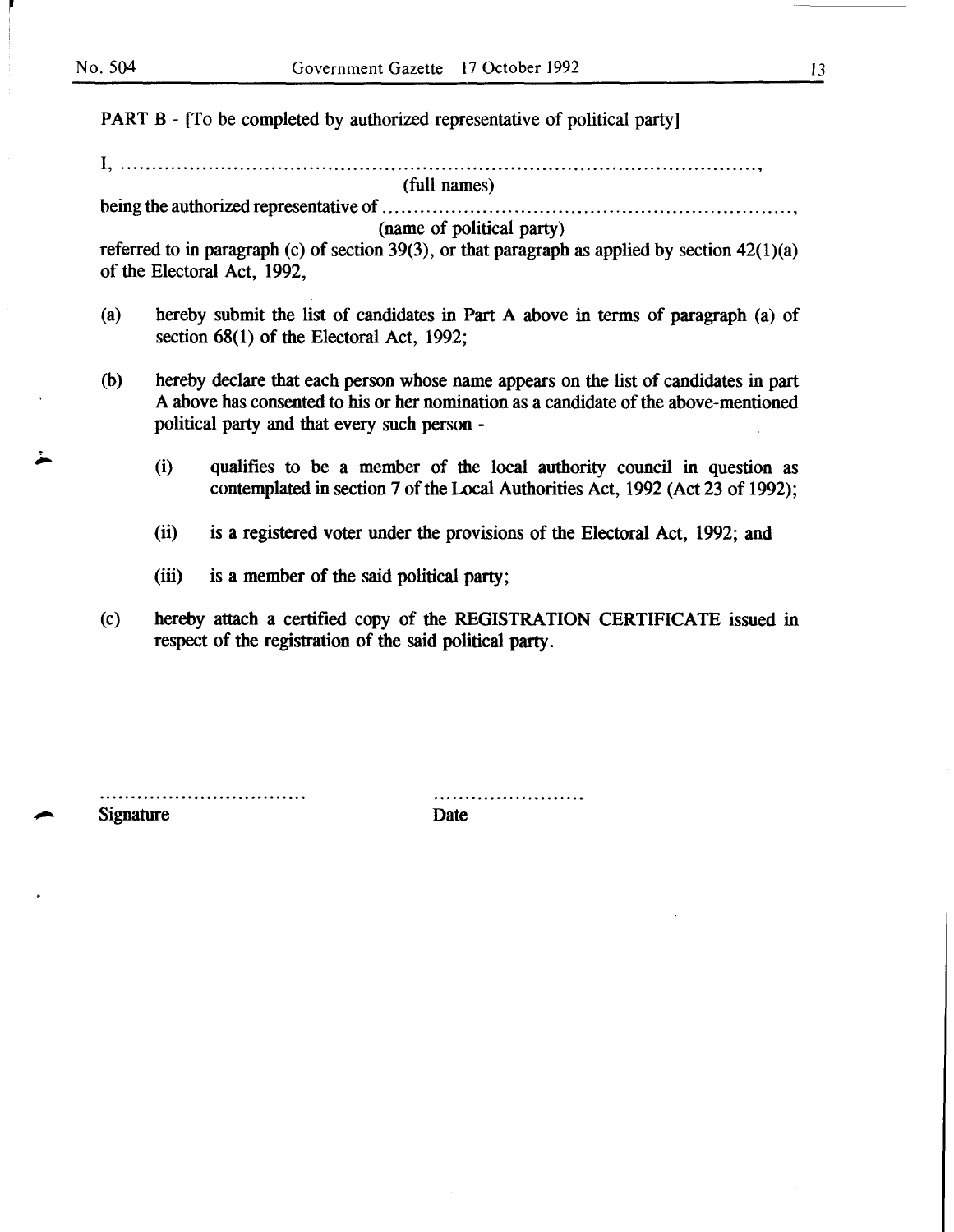٠,

ELECT 11

#### REPUBLIC OF NAMIBIA

#### LOCAL AUTHORITY ELECTIONS

#### WITHDRAWAL OF CANDIDATURE OF CANDIDATE IN CASE OF ELECTIONS TO BE HELD ON PARTY LISTS (Section 60(2) of Electoral Act, 1992 (Act 24 of 1992), as applied by section  $68(1)(a)$  of that Act)

| (local authority area)                                        |
|---------------------------------------------------------------|
| PART A - [To be completed in case of withdrawal by candidate] |
|                                                               |
| (full names)                                                  |
|                                                               |
| (name of political party)                                     |
|                                                               |
| to be held on , hereby withdraw my candidature.               |
| (date of election)                                            |

| <b>Signature of Candidate</b>                                       | Date                                                                                        |
|---------------------------------------------------------------------|---------------------------------------------------------------------------------------------|
| PART B - [To be completed in case of withdrawal by political party] |                                                                                             |
|                                                                     |                                                                                             |
|                                                                     | (full names)                                                                                |
|                                                                     |                                                                                             |
|                                                                     | (name of political party)                                                                   |
|                                                                     | referred to in paragraph (c) of section 39(3) of the Electoral Act, hereby withdraw the     |
|                                                                     |                                                                                             |
|                                                                     | (full names)                                                                                |
|                                                                     | whose name appears on the list of candidates of the above-mentioned political party for the |
|                                                                     |                                                                                             |
|                                                                     |                                                                                             |
| (date of election)                                                  |                                                                                             |
|                                                                     |                                                                                             |
| Signature                                                           | Date                                                                                        |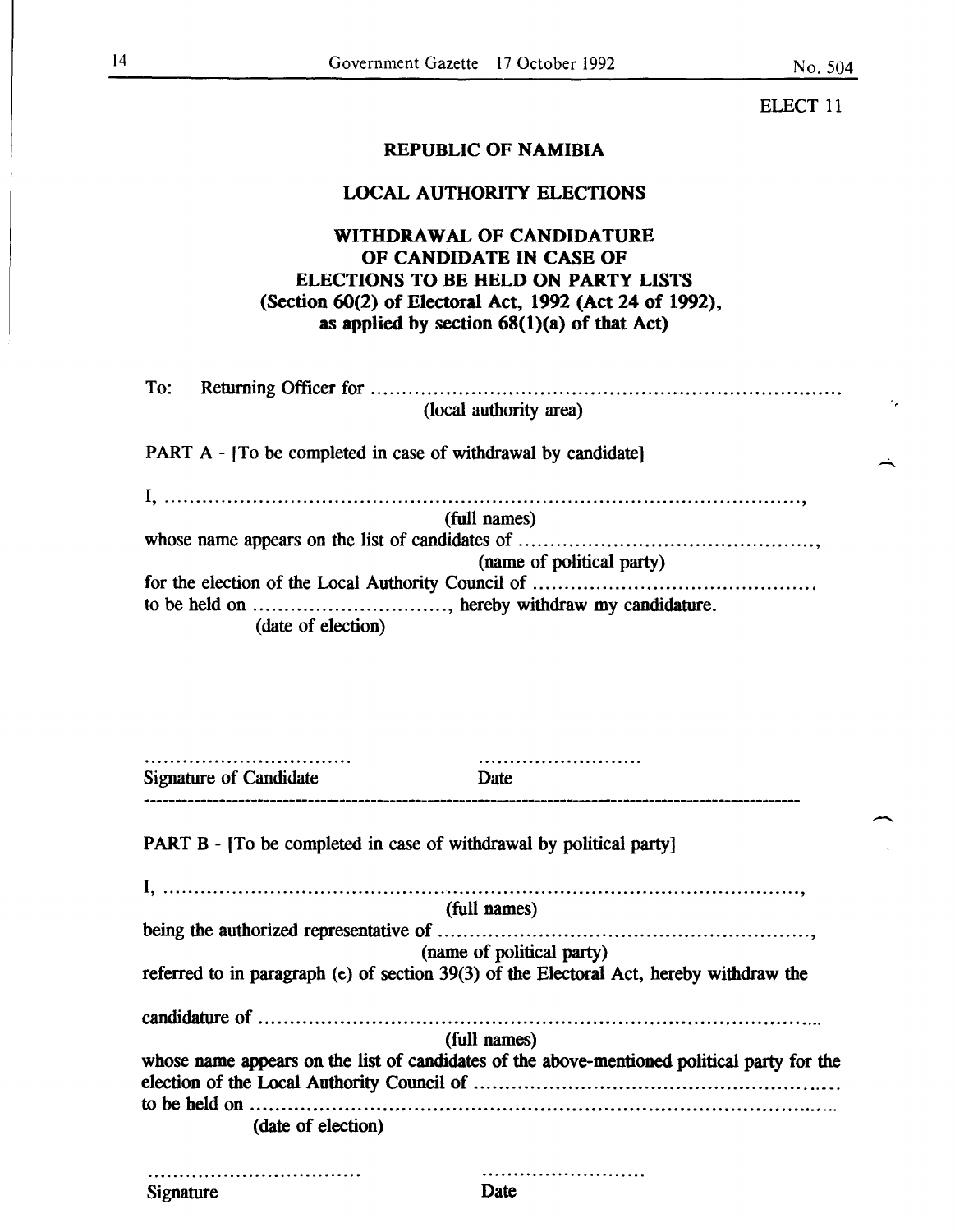ELECT<sub>12</sub>

#### REPUBLIC OF NAMIBIA

#### LOCAL AUTHORITY ELECTIONS

#### NOMINATION OF CANDIDATE IN PLACE OF PERSON WHOSE NAME IS TO BE DELETED FROM LIST OF CANDIDATES (Section 60(2) of the Electoral Act, 1992 (Act 24 of 1992), as applied by section  $68(1)(a)$  of that Act)

PART A- (To be completed in respect of candidate)

The following person is hereby nominated as candidate of

................................................................ in place of (political party)

(full names of person whose name is to be deleted from list of candidates) for election of the Local Authority Council of ............................................ . in respect of the election to be held on ................................................... : (date of election)

|--|--|--|

Particulars of candidate:

Surname (block capitals): .................................................................... .

First names (block capitals): ................................................................ .

Registration number as voter: ............................................................... .

Male or Female: ............................................................................... .

PART B - [To be completed by candidate]

I hereby consent to the nomination as candidate for the election in question.

*Signature of Candidate Date* 

.....................................